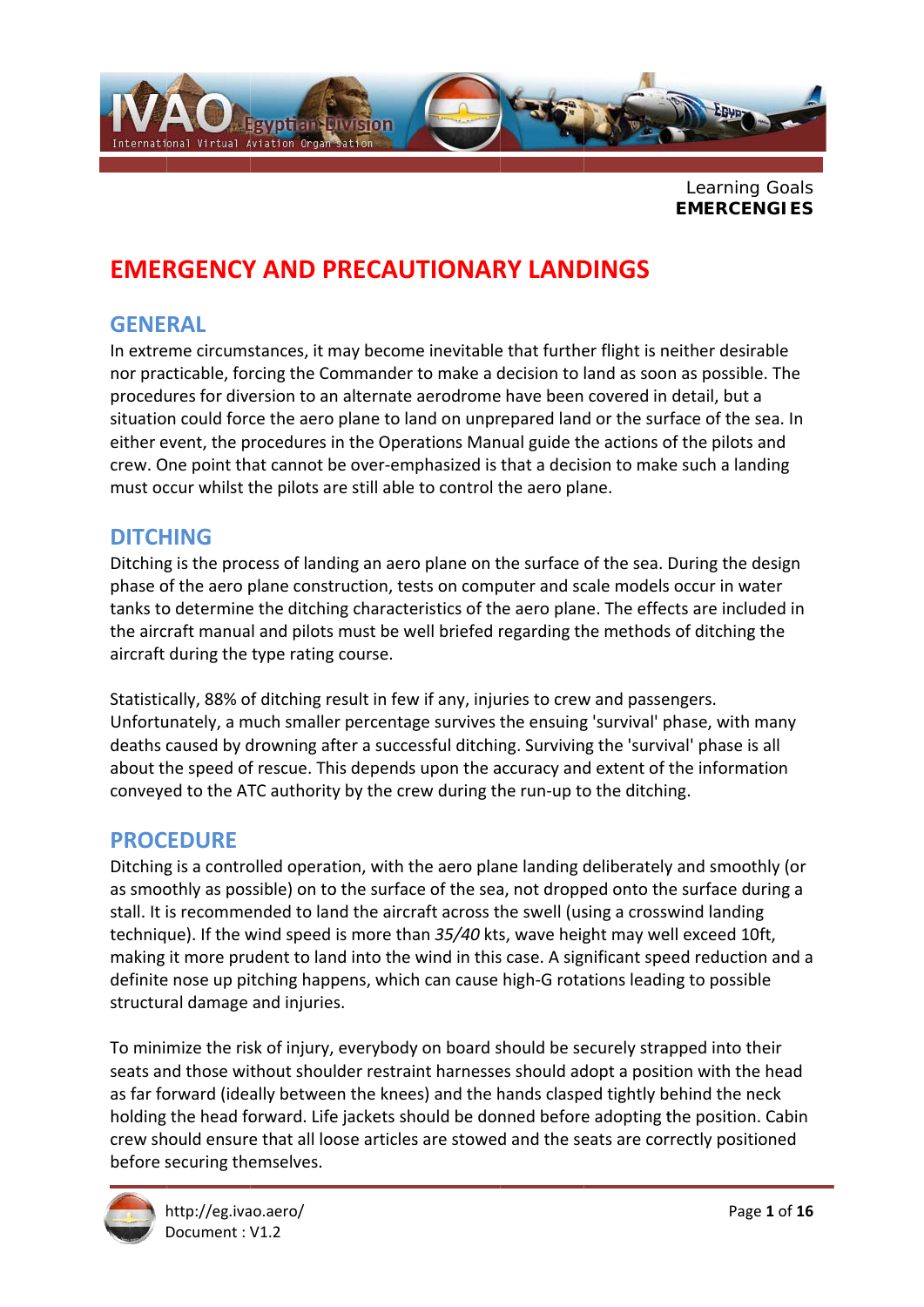After rapidly coming to rest, providing there is no catastrophic fuselage damage, the aero plane will float for a considerable time allowing an orderly evacuation via the over-wing exits into the life rafts or dinghies. These should have been released from the in-wing stowage's, but are still tethered to the aero plane.

## **PRECAUTIONARY LANDING**

If the command decision is to divert to an enroute alternate, make a MAYDAY or PAN PAN call to ATC. The Rules of the Air section of the Air Law notes, and the IFR and VFR Communications notes cover the procedures for emergency communications. The ATC authority will activate the alerting service and the regional RCC will be informed of the emergency. SAR assets (Search and Rescue) are also alerted. Preparations on the ground occur at the diversion aerodrome nominated to receive the aero plane. Because the diversion is unplanned, ATC makes every effort to route other traffic out of the way of the aircraft in emergency, but compliance with ATC instructions regarding routing, heights, and speeds must occur (without exacerbating the emergency situation).

The possibility that the situation could deteriorate rapidly, requiring a forced landing or ditching with little extra warning, is foremost in the minds of ATC personnel. Measures such as scrambling long-range SAR aircraft and helicopters may appear somewhat 'over the top' at the time but such preparatory action may be crucial to saving lives later.

Within the restrictions of the situations, a normal, controlled landing should be made as well as can be achieved. Once on the ground, the Commander must make a decision whether or not to *move* the aircraft off the landing runway or bring the aircraft to a stop and immediately evacuate the passengers and crew. This will depend very much on the nature and severity of the emergency situation. In any situation involving fire, all personnel must leave the aero plane as quickly as possible. The fire/rescue crew will attempt to control the fire until all personnel are evacuated.

### **PASSENGER BRIEFING**

In an emergency situation, fear becomes the main enemy. Even the most seasoned traveler and the most experienced crewmember experience at least apprehension in an emergency. The inexperienced may tend to panic, and the cabin crew should attempt to impose strict discipline to overcome irrational behavior, not only with regard to the passengers, but toward themselves as well.

The most valuable weapon the crew has available is to keep the passengers informed of exactly what is happening. This, together with skill and calmness, provides the passengers the impression that the situation is totally under control, even if this is not exactly the case. Attention to detail (stowing small loose items, removing rubbish, and assisting in donning life jackets, etc.) reassures the passengers.

The flight crew should attempt to provide a virtual running commentary over the PA system. This further reassures and occupies the minds of the passengers. When the aero plane is committed to a course of action: crash landing, ditching, or precautionary landing, a comprehensive brief to the cabin crew and passengers must happen. This must include a

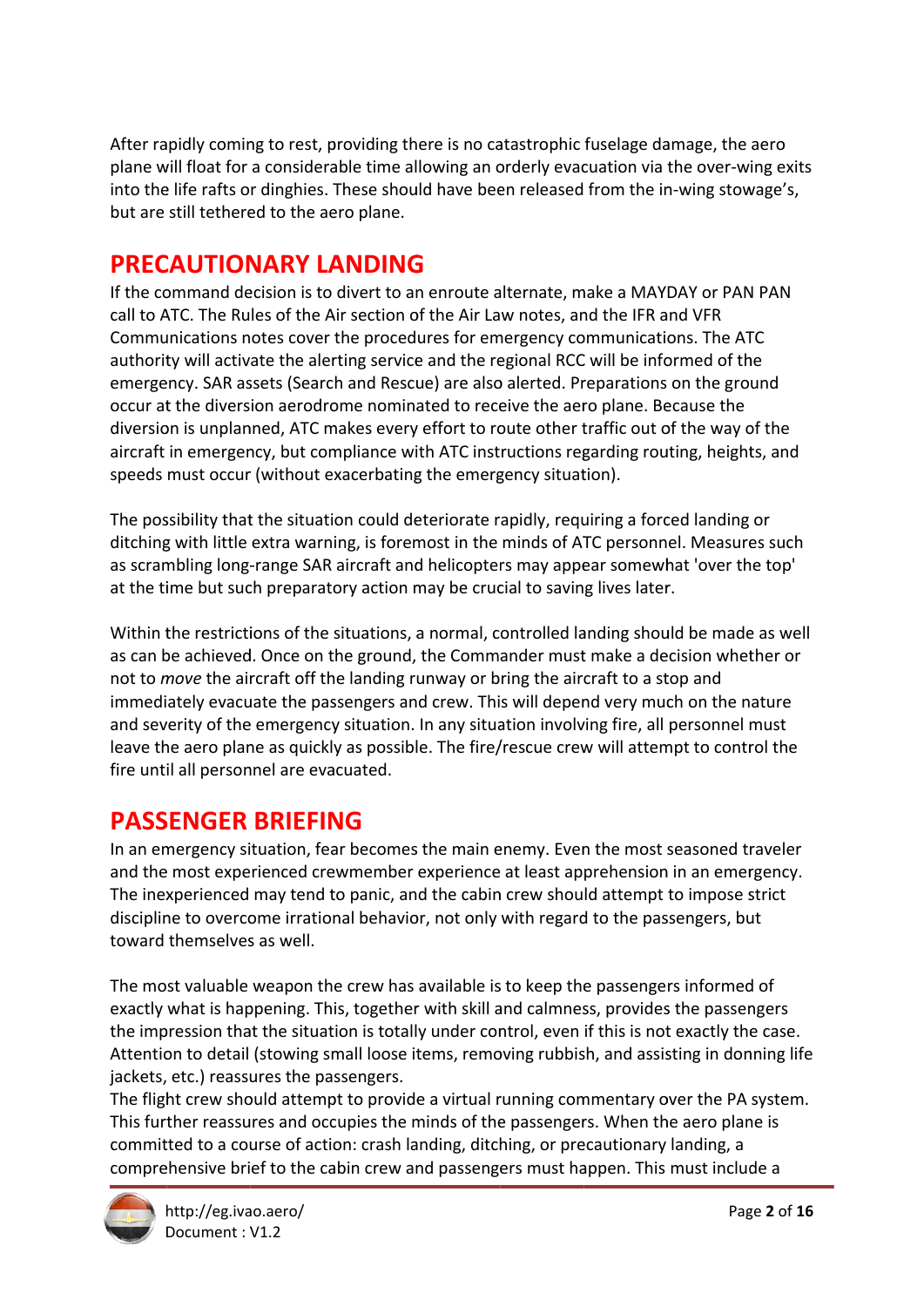strong statement as to the authority of the cabin crew and an order from the Commander for the passengers to do as instructed.

Cabin crew should re-brief the emergency procedures covered during the pre-takeoff stage.

## **EVACUATION**

Once the aero plane has come to a stop after the landing, rapid evacuation is essential to preserve life. Fire is always a risk and the aim must be to get everybody as far away from the aero plane as possible. During the briefing, the location of exits and the route to the exits should be reiterated.

Cabin crews will have trained in the procedures for evacuation, including strict discipline and firm control, and the correct use of all the equipment provided to assist the evacuation. The Operator is responsible for regular training sessions, and the drills to follow should be included in the Operations manual.

## **NORTH ATLANTIC PROCEDURES INTRODUCTION**

The following procedures are intended for guidance only. Although all possible contingencies cannot be covered, they provide for such cases as:

- $\triangleright$  Inability to maintain assigned level due to weather (for example severe turbulence)
- $\triangleright$  Aircraft performance problems
- $\triangleright$  Pressurization failure

They are applicable primarily when rapid descent, turn-back, or diversion to an alternate aerodrome is required. The pilot's judgment determines the specific sequence of actions taken

regarding the prevailing circumstances.

### **GENERAL PROCEDURES**

If an aircraft is unable to continue its flight in accordance with its ATC clearance, obtain a revised clearance whenever possible, prior to initiating any action, using the radio telephony distress (MAYDAY, MAYDAY, MAYDAY) signal or urgency (PAN PAN, PAN PAN, PAN PAN) signal as appropriate.

If prior clearance cannot be obtained, obtain an ATC clearance at the earliest possible time. In the meantime, the aircraft should broadcast its position (including the ATS Route designator or the Track Code as appropriate) and its intentions, at frequent intervals on 121.5 MHz (with 123.45 MHz as a back-up frequency). Until a revised clearance is obtained, carefully follow the specified

NAT in-flight contingency procedures. Fly the aircraft at a flight level and/or on a track where it is least likely to encounter other aircraft. Make maximum use of aircraft lighting and maintain a good lookout. If the aircraft carries TCAS, use the displayed information to assist in sighting proximate traffic.

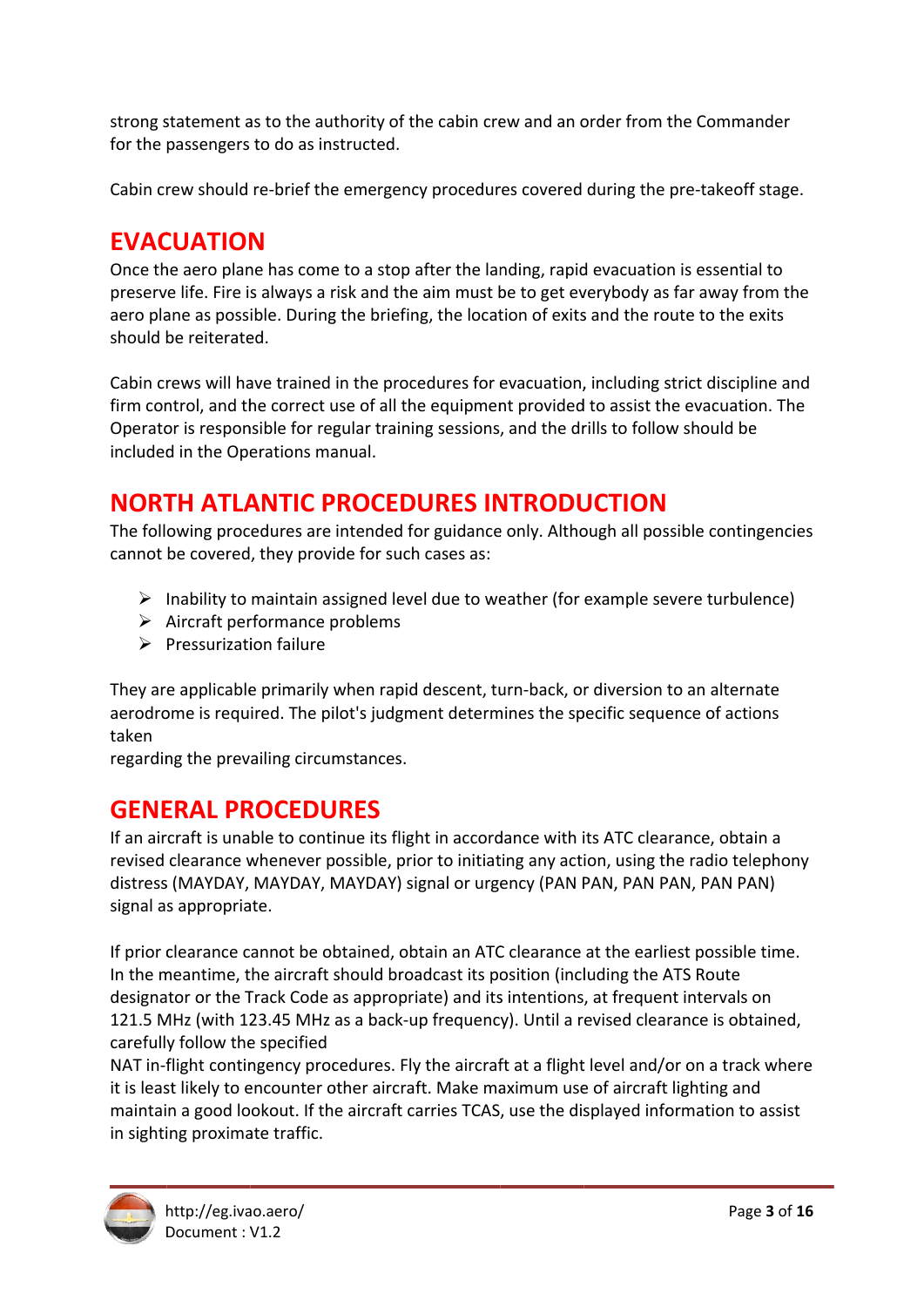## **SPECIAL PROCEDURES**

The general concept of these NAT in-flight contingency procedures is, whenever operationally feasible, to offset from the assigned route by 30 nm and climb or descend to a level which differs from those normally used by 500 ft if below FL410 or by 1000 ft if above FL410.

#### **INITIAL ACTION**

The aircraft should leave its assigned route or track by initially turning 90 to the right or left. Factors that may affect the direction of turn are:

- $\triangleright$  Direction to an alternate airport
- $\triangleright$  Terrain clearance
- $\triangleright$  Levels allocated on adjacent routes or tracks

#### **SUBSEQUENT ACTION**

An aircraft that is able to maintain its assigned flight level should, once established on the offset track:

- $\triangleright$  Climb or descend 1000 ft if above FL410
- $\triangleright$  Climb or descend 500 ft when below FL410
- $\triangleright$  Climb 1000 ft or descend 500 ft if at FL410

An aircraft that is unable to maintain its assigned flight level should, whenever possible, minimize its rate of descent while acquiring the 30 nm offset track; for the subsequent level flight, select a flight level that differs from those normally used by 1000 ft if above FL410 or by 500 ft if below FL410..

If these contingency procedures are employed by a twin-engine aircraft as a result of the shutdown of a power unit or the failure of a primary aircraft system the pilot should advise ATC as soon as practicable of the situation, reminding ATC of the type of aircraft involved and requesting expeditious handling.

#### **WAKE TURBULENCE**

Any pilot who experiences a wake turbulence incident when flying in NAT MNPS Airspace or within an adjacent RVSM transition area must report it. When flying within NAT MNPS Airspace (but not in adjacent domestic airspace RVSM transition areas), if necessary, the pilot may offset from cleared track by up to a maximum of 2 nm (upwind) in order to alleviate the effects of wake turbulence. The flight crew should advise ATC of this action and the aircraft should be returned to the cleared track as soon as the situation allows.

### **TCAS ALERTS AND WARNINGS**

In the event that a Traffic Advisory (TA) is issued, commencement of a visual search for the threat aircraft should occur and preparation made to respond to a Resolution Advisory (RA), if one should follow. In the event that an RA is issued, initiate the required maneuver immediately.

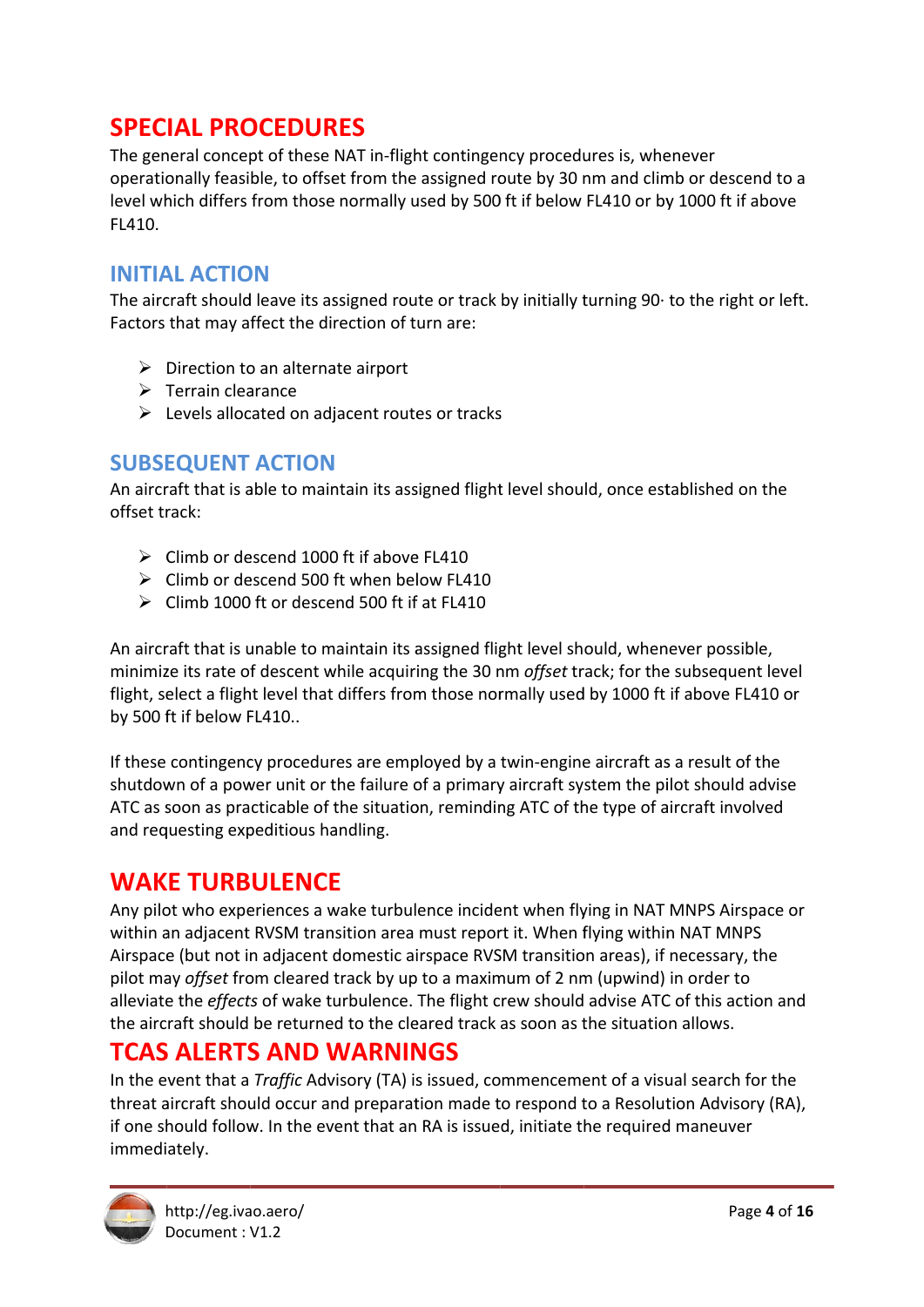Note that maneuvers should never be made in a direction opposite to those required by the RA, and that RAs should be disregarded only after positively identifying the potentially conflicting *traffic* and it becomes evident that no deviation from the current flight path is needed. Report all RAs to ATC verbally, as soon as practicable; and in writing, to the Controlling Authority, after landing.

# **NOW WE PUT THEORATICALS INTO PRACTICALS**

#### **Transmission of MAYDAY Message**

The pilot of an aircraft in distress must transmit on the air-ground frequency in use at the time of the distress the distress signal MAYDAY (preferably spoken three times), followed by the distress message.

If on an unattended frequency and it is considered that better assistance can be provided by transferring to another frequency the pilot should do so, after broadcasting this intention on the original frequency.

## **Definition**

A condition of being threatened by serious and/or imminent danger and of requiring immediate assistance.

Examples: Ditching, crash landing, total engine failure, fire.......

# **Content of MAYDAY Message**

The distress message should consist of as many of the following elements spoken distinctly and if possible, in the following order:

- $\triangleright$  name of station addressed (time and circumstances permitting)
- $\triangleright$  identification of the aircraft:
- $\triangleright$  nature of the distress condition
- $\triangleright$  intention of the pilot; and
- $\triangleright$  present position, level (FL or altitude), and heading

The transmission of an accurate aircraft position may be critical to any subsequent search and/or rescue action.

In addition the pilot should switch the transponder to the emergency code 7700; and

- $\triangleright$  activate the ELT (Emergency Locator Transmitter)
- $\triangleright$  if the emergency situation is recovered, turn the ELT off and advise ATC or RCCNZ as soon as possible
- $\triangleright$  if the ELT is turned off and ATC or RCCNZ are not advised as soon as possible, it will be assumed that the aircraft has crashed and search planning will have commenced.

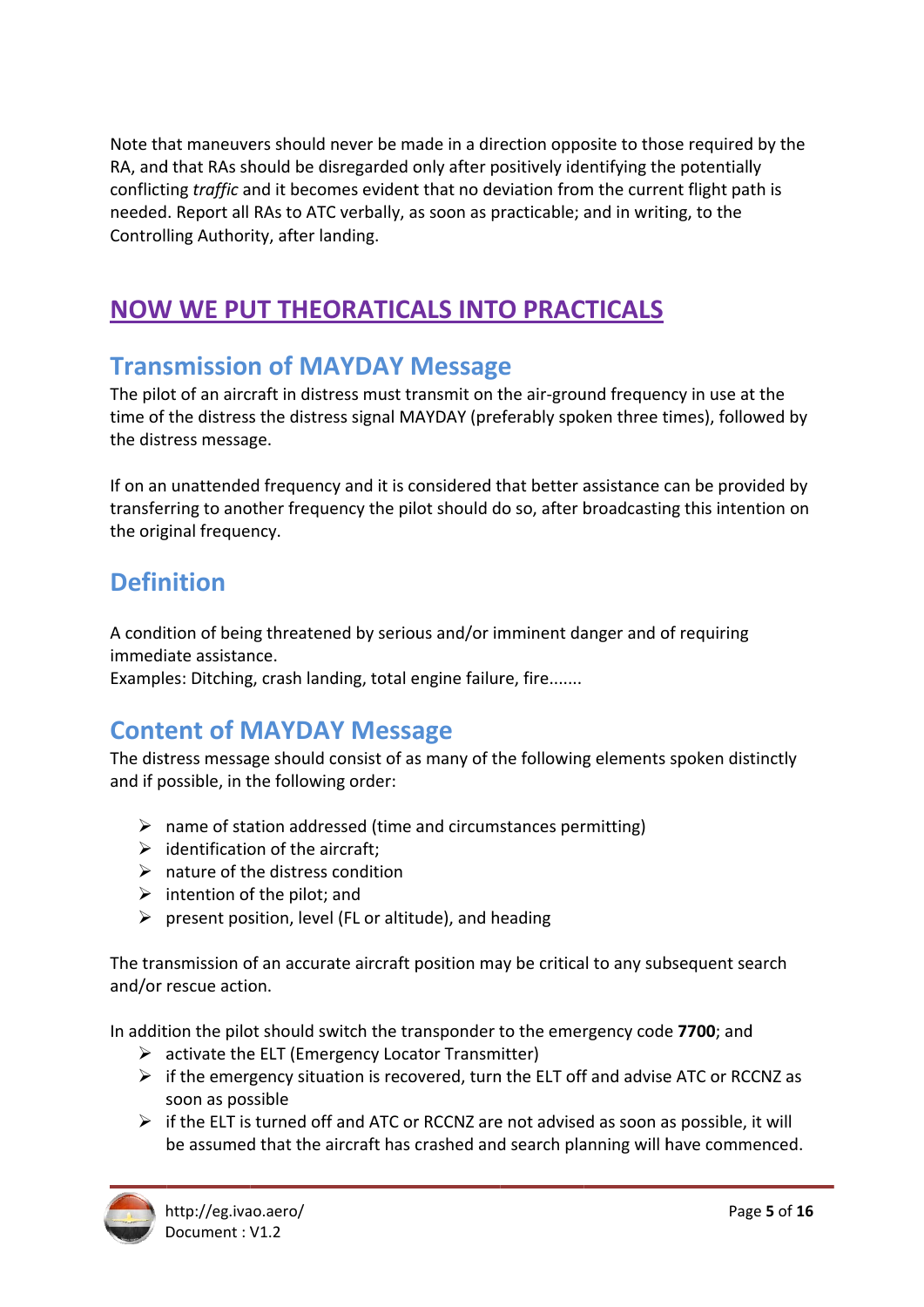### **Transponder**

In addition to transmitting a distress call and message, the pilot should immediately select the emergency code 7700 on the aircraft transponder.

## **URGENCY**

## **Definition**

Urgency is defined as a condition concerning the safety of an aircraft, or of some person on board or within sight, but which does not require immediate assistance Examples: Lost, fuel shortage, partial engine failure, navigation system failure.....

Note: Airline protocols consider an single engine failure as an EMERGEMCY when the aircraft is provided with 2 engines only. In case of an B747 (4-engine) or MD11 (3-emgine) a partial engine failure is considered an urgency.

### **Transmission of PAN PAN Message**

The pilot of an aircraft reporting an urgency condition must transmit on the air-ground frequency in use at the time the urgency signal PAN PAN (preferably spoken three times), followed by the urgency message.

### **Content of PAN PAN Message**

The urgency message should consist of as many of the following elements spoken distinctly and if possible, in the following order:

- $\triangleright$  name of station addressed
- $\triangleright$  identification of the aircraft
- $\triangleright$  nature of the urgency condition
- $\triangleright$  intention of the pilot
- $\triangleright$  present position, level (FL or altitude), and heading; and
- $\triangleright$  any other useful information.

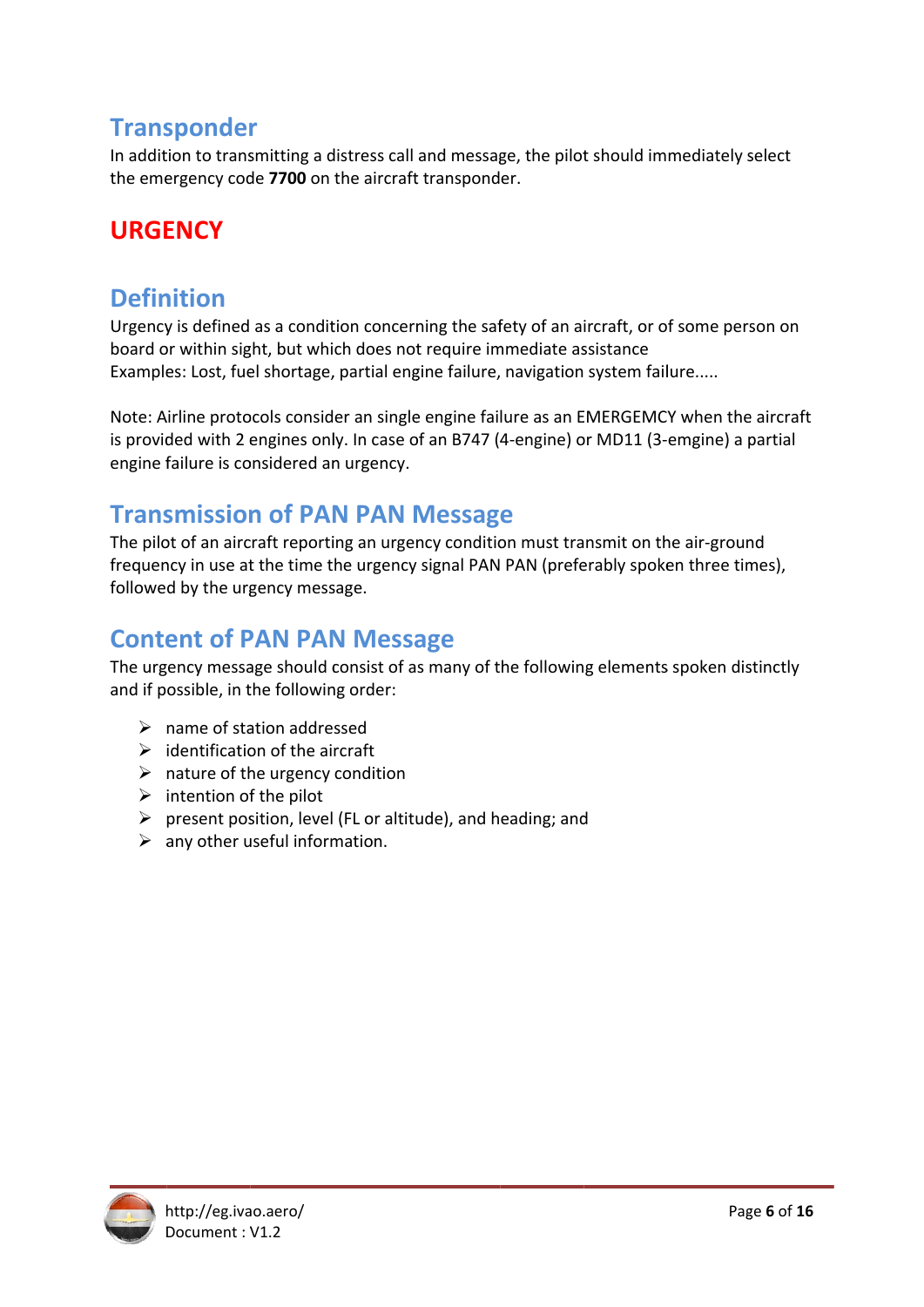# **COMMUNICATIONS FAILURE**

#### **Procedure**

In the event of a total loss of communication, an aircraft shall:

- $\triangleright$  Try to re-establish communication by all other means;
- $\triangleright$  If all attempts to re-establish communication with ATC are unsuccessful:
	- $\circ$  squawk 7600;
	- o if able, transmit blind at suitable intervals: flight identification, flight level, aircraft position (including the ATS route designator or the track code), and intentions on the frequency in use, and on frequency 121.5 MHz (or on the VHF inter-pilot air to air frequency 123.45 MHz);
	- o watch for conflicting traffic both visually and by reference to airborne collision avoidance systems or traffic displays (if equipped);
	- o turn on all aircraft exterior lights (commensurate with appropriate operating limitations);
	- o maintain the last assigned speed and level for a period of 60 minutes following the aircraft's failure to report its position over a compulsory reporting point (including ADS-C flights), and thereafter adjust speed and level in accordance with the filed flight plan;
	- o aircraft may elect to initiate strategic lateral offset procedures;
	- o upon exiting oceanic airspace comply with the loss of COM procedures published for IFR Communication Failure.

## **IFR COMMUNICATION FAILURE**

## **ATS Communication Failure**

In the event of communications failure from ATS, the pilot of an aircraft should initiate TIBA procedures as detailed in Section TRAFFIC INFORMATION BROADCASTS BY AIRCRAFT.

### **IFR Communication Failure – General**

In the event of an apparent aircraft communication failure, the pilot of the aircraft should adopt the following procedures:

- $\triangleright$  Maintain terrain clearance throughout all procedures.
- $\triangleright$  Switch transponder to code 7600.
- $\triangleright$  Try alternate then secondary published ATS frequencies.
- $\triangleright$  Check aircraft communications equipment.
- $\triangleright$  Listen to ATIS if possible.
- $\triangleright$  Transmit position reports and intentions, assuming the aircraft transmitter is operating, and prefixing all transmissions with "TRANSMITTING BLIND".
- $\triangleright$  Turn on landing lights, beacons, and strobe lighting.

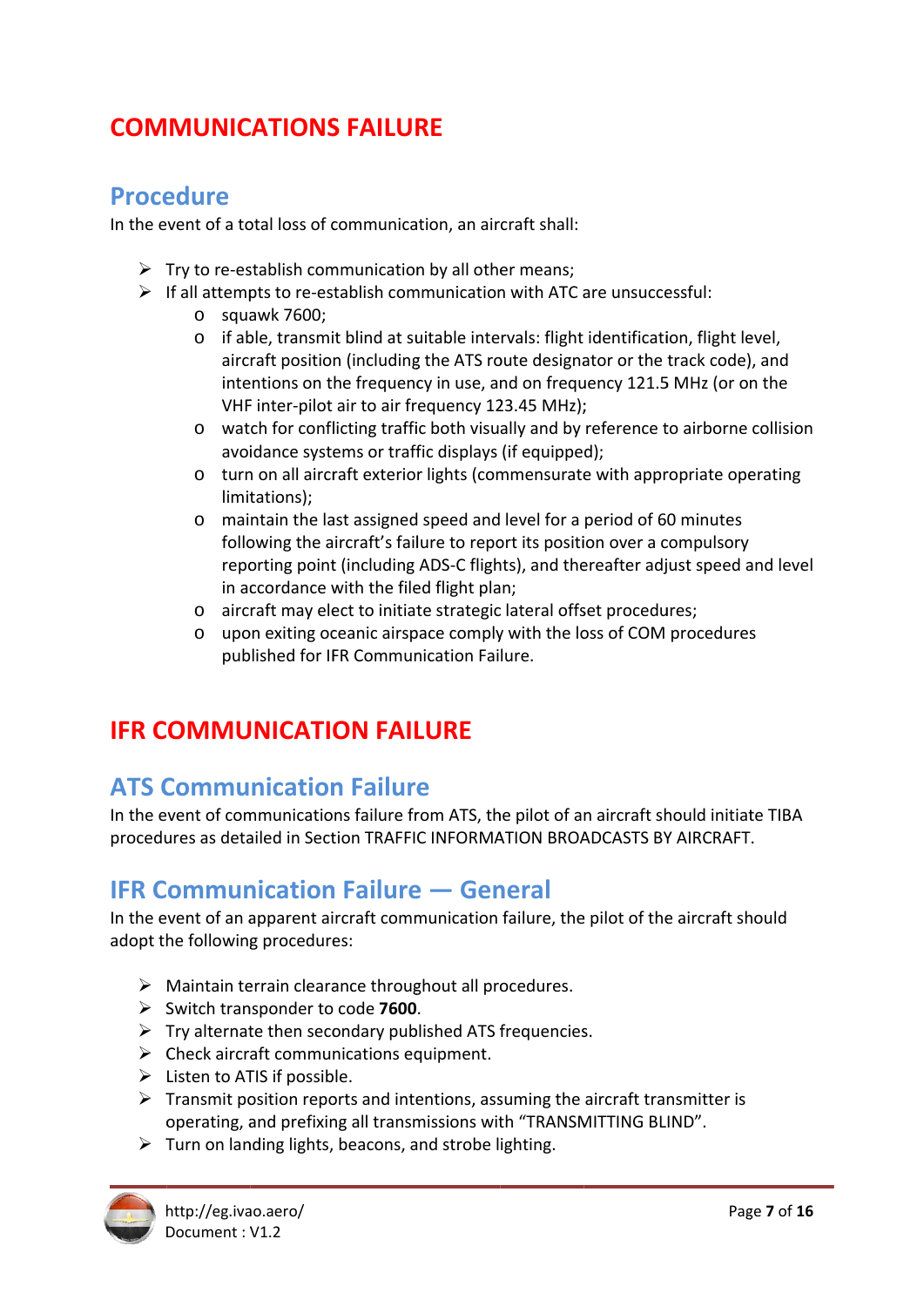> If the destination is within an MBZ, proceed to an alternate aerodrome unless the without communications, to the planned destination. risk in proceeding safely to an alternate aerodrome is clearly greater than continuing,

# **IFR Communications Failure — VMC and Certain of Maintaining VMC**

If the pilot of the aircraft is in VMC and is certain of maintaining VMC:

- > remain in VMC and proceed to a suitable aerodrome and land; and
- ▶ remain in VMC and proceed to a suitable aerodrome and land; and<br>▶ report arrival by the most expeditious means to the appropriate ATS unit.

# **IFR Communications Failure — IMC or Uncertain of Maintaining VMC**

The initial and subsequent actions of the pilot of an aircraft in IMC or uncertain of being able to maintain VMC will depend on the latest information available on the:

- ¾ d destination aids:
- $\triangleright$  air traffic/airspace procedures; and
- > meteorological conditions enroute and at the destination.

The pilot should proceed in accordance with the current flight plan as confirmed by the last acknowledged ATC clearance. ATC will assume that the aircraft will climb to the:

- ¾ f flight plann ned level; or
- ▶ flight planned level; or<br>▶ last level requested by the pilot and acknowledged by ATC.

# **Departure — Level Restriction**

The pilot of an IFR aircraft that experiences communications failure on departure should:

- $\triangleright$  maintain the last assigned level(s) to the points specified, then climb to maintain the level(s) in the current flight plan; or
- $\triangleright$  if no points are specified, maintain the last assigned level, or minimum flight altitude f flight plan. if higher, for five minutes, then climb to maintain the level(s) specified in the current

## **Departure — Radar Vectors**

The pilot of an IFR aircraft that experiences communications failure on departure should:

- > maintain the last assigned vector for two minutes, and climb to minimum safe altitude if necessary to maintain terrain clearance; and
- $\triangleright$  proceed in accordance with the route specified in the current flight plan.

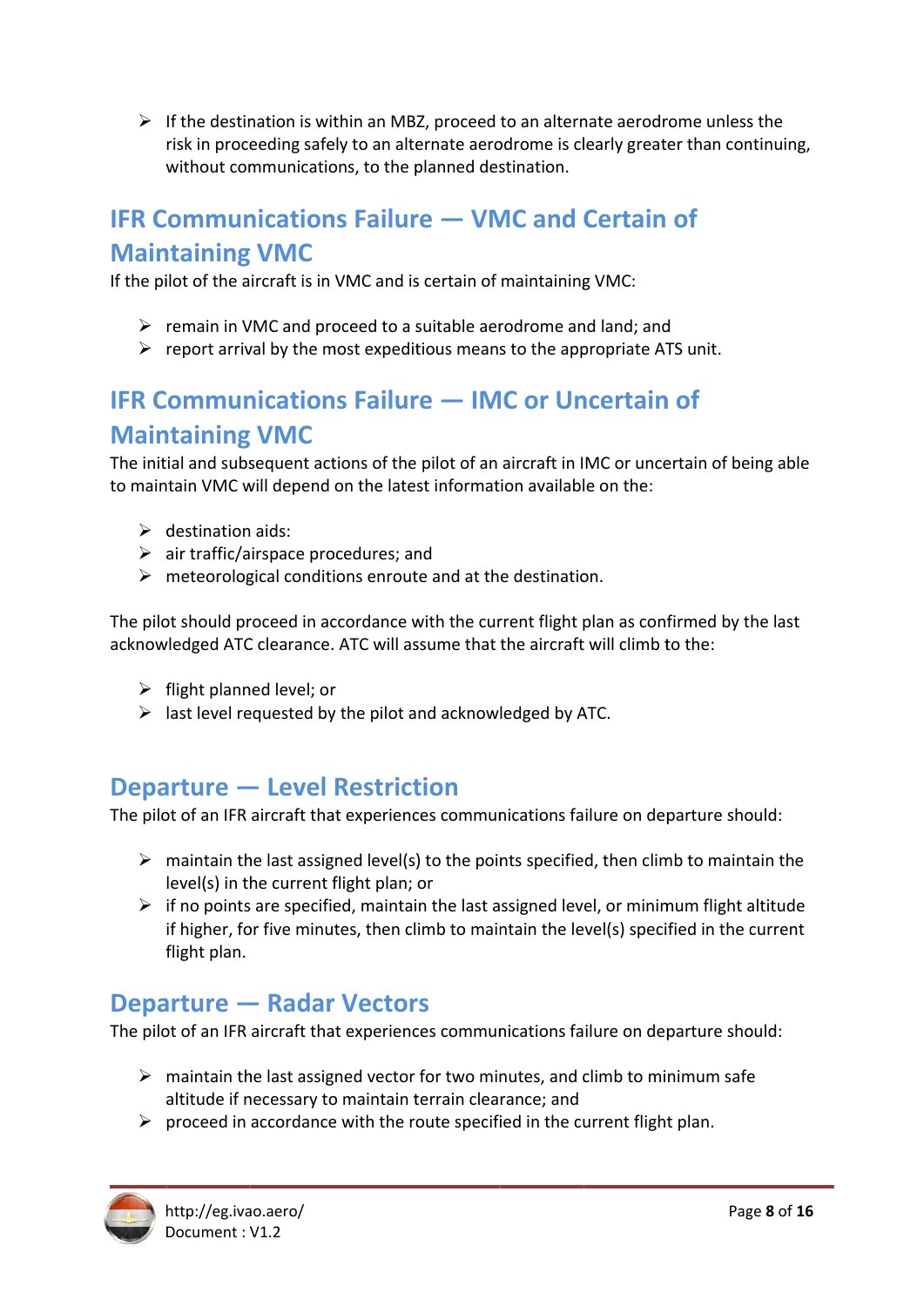## **Arrival**

On arrival, the pilot of an IFR aircraft experiencing communications failure should:

- $\triangleright$  track to the destination aid/fix, or if none specified by ATC, the selected aid/fix for the known or forecast RWY; and
- $\triangleright$  commence descent in accordance with:
	- o the last acknowledged ATC clearance, or if not received;
		- o standard operating procedures or flight plan.
- $\triangleright$  to the initial approach altitude for the published approach procedure.

### At or Within 25NM from Destination

At or within 25NM from destination, the pilot of an IFR aircraft experiencing communications failure should:

- $\triangleright$  arrive over the destination/selected aid/fix at the last designated level at or as near as possible to the expected approach time given by ATC, and commence approach; or
- $\triangleright$  if too high, descend in the aid/fix holding pattern to a level convenient for approach; or
- $\triangleright$  if on initial approach at the time of the communications failure but not cleared for the approach, continue via the procedure and maintain the last assigned level until established on final approach track, then commence approach; or
- $\triangleright$  if too high:
	- o if a holding pattern is established on the final approach track, descend in the holding pattern to a level convenient for approach; or
	- o if no holding pattern is established, carry out missed approach and position for another approach, if specified diversion allows.

### **Radar Vectors on Arrival**

The pilot of an IFR aircraft that experiences communications failure while being radar vectored on arrival should:

- $\triangleright$  maintain the last assigned vector for two minutes, climbing if necessary to minimum safe altitude to maintain terrain clearance, and proceed to the aid/fix for an approach as specified in At or Within 25NM from Destination; or
- $\triangleright$  if on initial/intermediate approach, maintain the last assigned level until established on final approach track, and then commence approach.

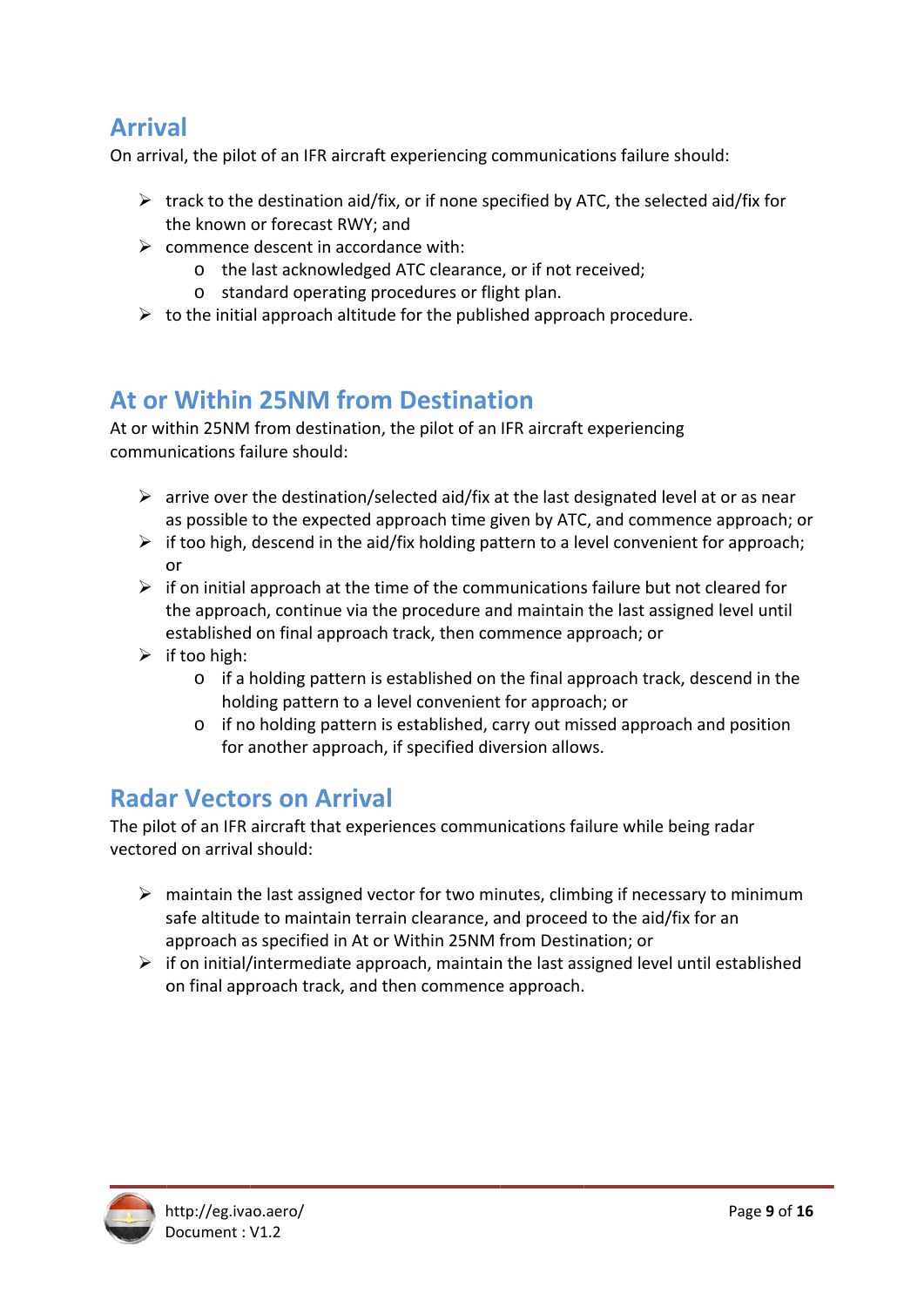### **Diversion**

If unable to achieve a landing following an approach, the pilot of an IFR aircraft that experiences communications failure should carry out a missed approach.

A second approach may be made if desired, provided a landing can be accomplished within 30 minutes of the expected approach time or the ETA, whichever is the latter. If this approach is unsuccessful, the aircraft must divert to the alternate aerodrome.

The pilot of an IFR aircraft that experiences communications failure while holding because of the closure of the destination aerodrome should hold until the divert time notified to ATC, and then depart for the alternate aerodrome.

# **VFR COMMUNICATION FAILURE**

## **ATS Communication Failure**

In the event of an ATS communications failure, the pilot of a VFR aircraft in controlled airspace should initiate TIBA procedures as detailed in section TRAFFIC INFORMATION **BROADCASTS BY AIRCRAFT (TIBA)** 

### **VFR Communications Failure**

In the event of an apparent aircraft communication failure, the pilot of the aircraft should adopt the following procedures:

- $\triangleright$  Maintain terrain clearance throughout all procedures.
- $\triangleright$  Switch transponder to code 7600.
- $\triangleright$  Try alternate then secondary published ATS frequencies for the sector or unit you should be in communication with.
- $\triangleright$  Check aircraft communications equipment.
- $\triangleright$  Listen to ATIS if possible.
- $\triangleright$  Transmit position reports and intentions, assuming the aircraft transmitter is operating, and prefixing all transmissions with "TRANSMITTING BLIND".
- $\triangleright$  Turn on landing lights, beacons, and strobe lighting.
- $\triangleright$  If the destination is within an MBZ, proceed to an alternate aerodrome unless the risk in proceeding safely to an alternate aerodrome is clearly greater than continuing, without communications, to the planned destination.

The pilot of an aircraft operating under VFR should:

- $\triangleright$  not enter controlled airspace, including control zones, unless complying with:
	- o a clearance already received and acknowledged; or
	- o published COM failure procedures for that aerodrome.
- $\triangleright$  divert to an unattended aerodrome and report arrival to ATS as soon as possible;

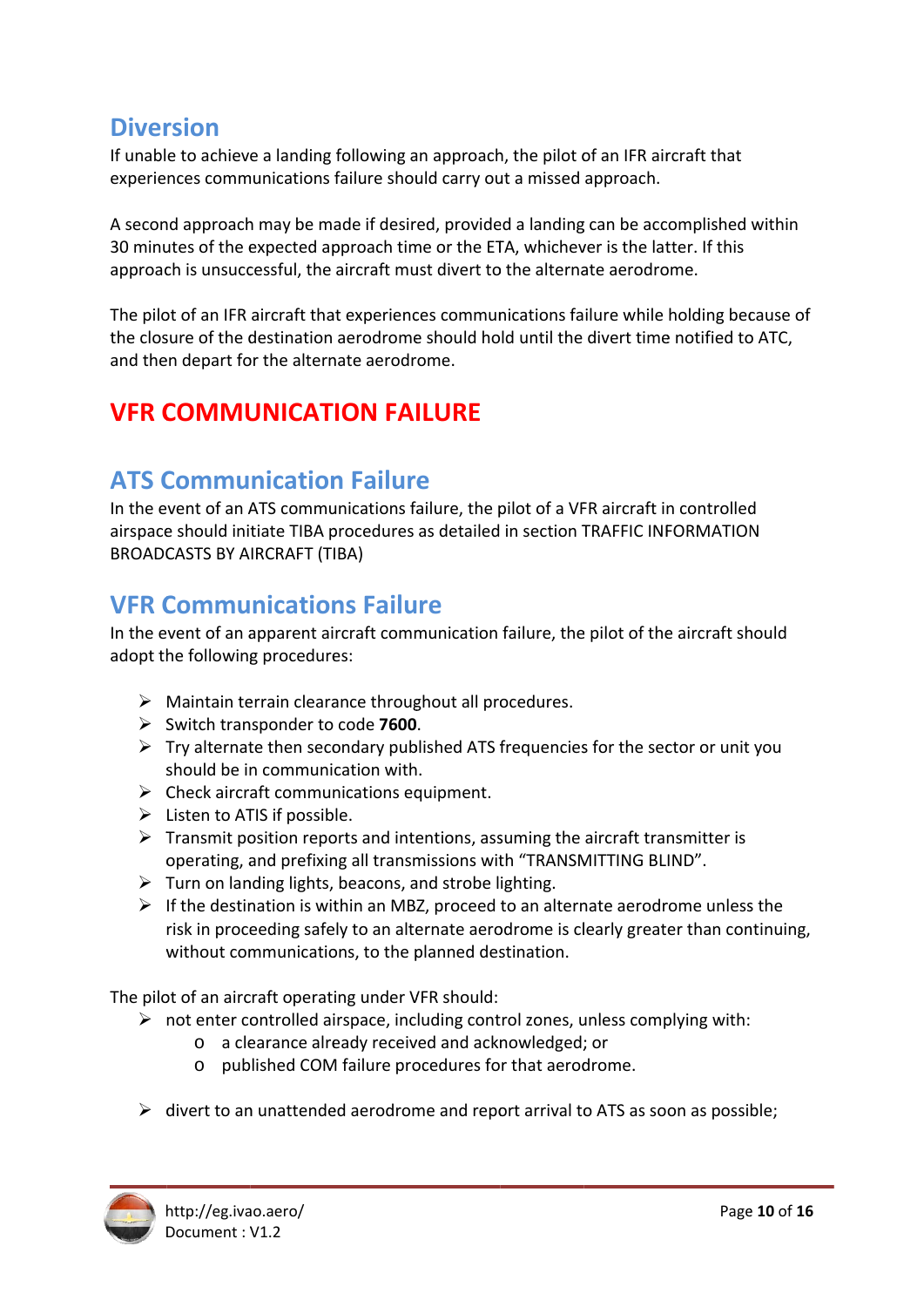- $\triangleright$  if unable to divert to an unattended aerodrome:
	- o continue to operate transponder on code 7600; and
	- o enter the control zone via a published arrival procedure; or
	- o approach the aerodrome side-on to the main runway or runway-in-use, and carry out a standard overhead circuit joining procedure; and
	- o contact ATS as soon as possible after landing.
- $\triangleright$  If an emergency condition exists switch transponder to emergency code 7700.

# **SPEECHLESS TECHNIQUE USING UNMODULATED TRANSMISSIONS**

## **General**

When a pilot is able to communicate only by un-modulated transmissions (e.g. when the transmitter is operative but the microphone is unserviceable), the following technique will be employed by ATS:

- $\triangleright$  when an un-modulated transmission is heard, the ATS operator will request the pilot activate the transmitter three times; and
- $\triangleright$  if the pilot complies ATS will frame questions requiring "YES" or "NO" answers to determine if the aircraft:
	- $\circ$  can continue visually; or
	- o can execute an instrument approach, or has reached a nominated position.

This and any other information required will be obtained by requiring the pilot to use the following code:

| "YES" or "ROGER"        | activate transmitter once    |
|-------------------------|------------------------------|
| " $NO$ "                | activate transmitter twice   |
| "SAY AGAIN"             | activate transmitter 3 times |
| "AT NOMINATED POSITION" | activate transmitter 4 times |

When it is established that the pilot of the aircraft can receive transmissions, control will be exercised in the normal manner, except that frequency changes will not be requested unless there is no alternative.

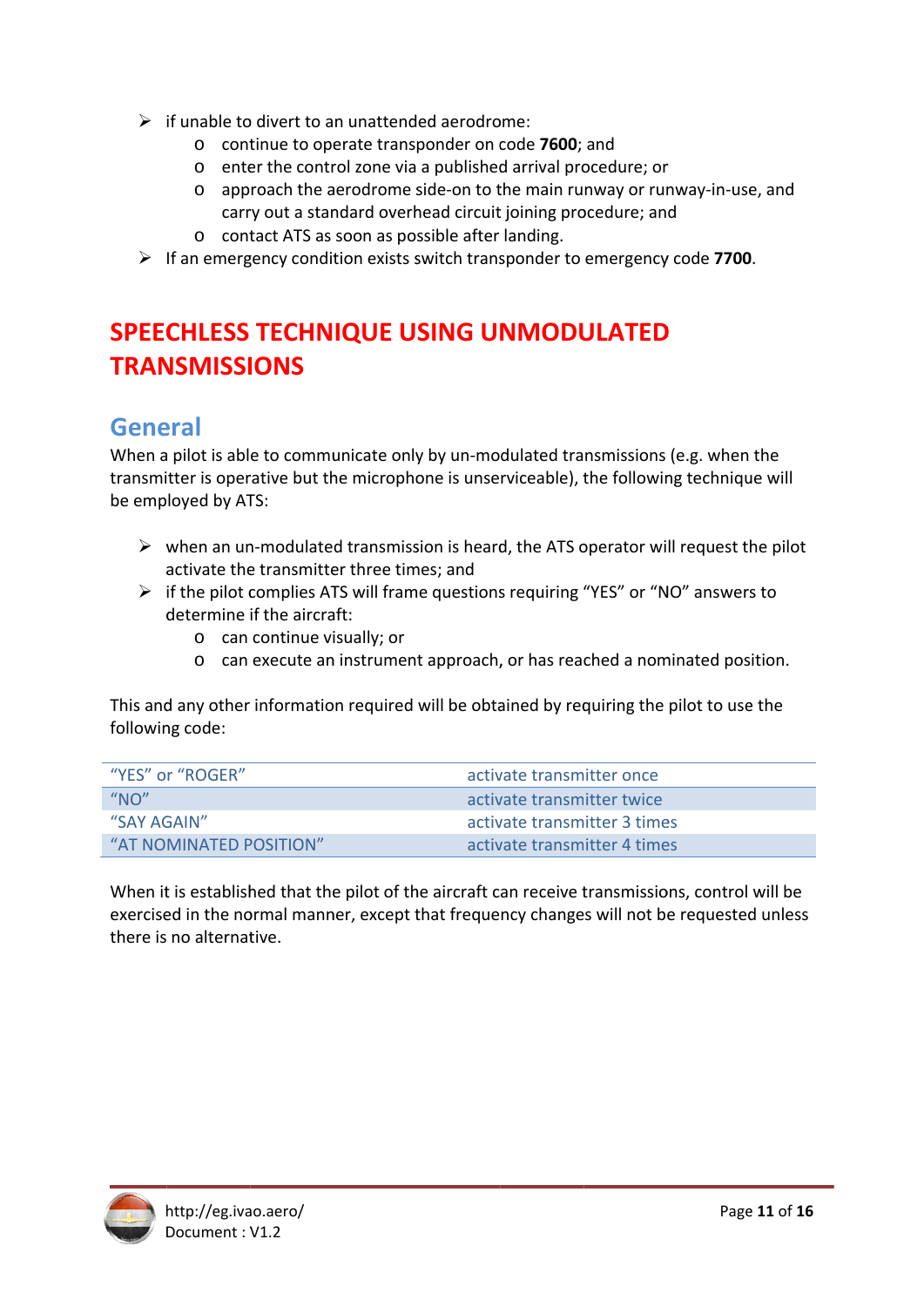# **AERODROME EMERGENCIES**

### **Aerodrome Emergency Plan**

The object of an aerodrome emergency plan is to prepare an aerodrome to cope with an emergency occurring on, or in the vicinity of the aerodrome. The plan sets forth the procedures for coordinating the response of different aerodrome services and those agencies in the surrounding community that could be of assistance in an emergency.

Examples of the types of emergencies are:

- $\triangleright$  aircraft malfunctions;
- $\triangleright$  sabotage, including bomb threats;
- $\triangleright$  unlawfully seized aircraft;
- $\triangleright$  dangerous goods occurrences; and
- $\triangleright$  building fires and natural disasters.

An aerodrome emergency plan exists at all aerodromes that have regular air transport services by aircraft with 30 or more passenger seats.

#### **Procedures to Activate Aerodrome Emergency Services**

The ATS unit on the aerodrome is responsible for alerting the emergency services, following a request from a pilot or when an aircraft is considered to be in any of the following emergency phases:

- $\triangleright$  Local Standby Phase: when an aircraft approaching the aerodrome is known, or is suspected, to have developed some defect, but trouble is not such as would normally prevent carrying out a safe landing. Declaration of the LOCAL STANDBY PHASE will bring all aerodrome-based emergency services to a state of readiness but in general, although off-aerodrome components are notified, they will remain at their posts.
- $\triangleright$  Full Emergency Phase: when an aircraft approaching the aerodrome is, or is suspected to be, in such trouble that there is danger of an accident. Declaration of a FULL EMERGENCY PHASE will bring all facilities, both on the aerodrome and in the city or community, such as medical and ambulance services, police and fire services, to a rendezvous point on the aerodrome. It will also alert the hospital to prepare for possible reception of injured, and for road traffic control to be instituted along the route between the city and the aerodrome to clear the way for emergency vehicles.
- $\triangleright$  Aircraft Accident Phase: when an aircraft accident has occurred on or in the vicinity of the airport. Declaration of the AIRCRAFT ACCIDENT PHASE will bring all facilities into immediate action.

When an emergency occurs in flight and adequate communications exist, the pilot is responsible for advising the ATS unit accordingly and for nominating the desired state of readiness of the aerodrome emergency services. If adequate communications with the aircraft do not exist, the ATS unit will assess the situation and bring the aerodrome emergency services to the state of readiness considered appropriate.

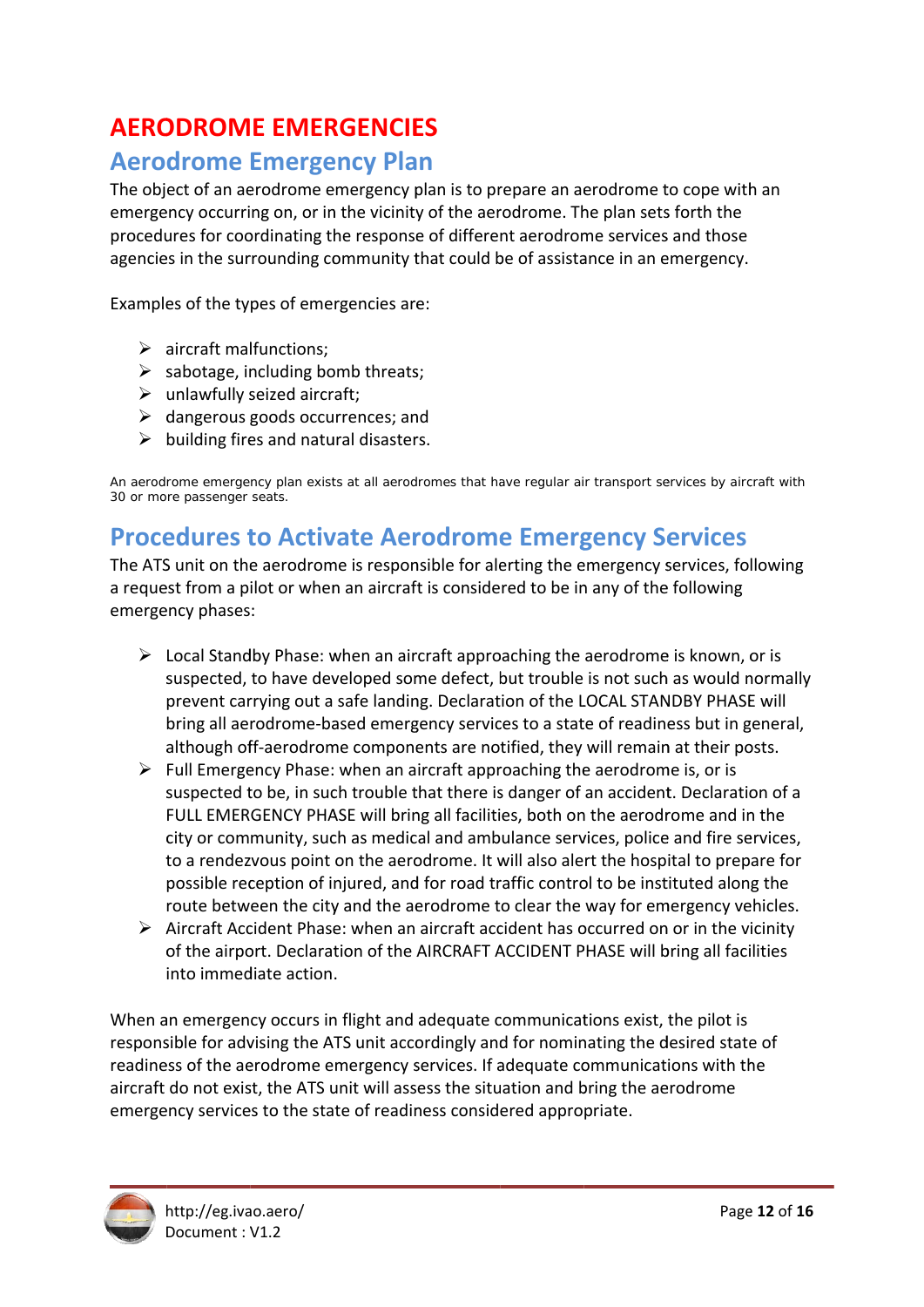# **TRAFFIC INFORMATION BROADCASTS BY AIRCRAFT (TIBA)**

## **General**

TIBA are reports and information transmitted by pilots for the information of pilots of other aircraft in the vicinity following a significant disruption to air traffic or telecommunication services.

### **Degradation of the ATS system**

Pilots will as far as practicable be advised by ATS when the level of available communication is being reduced.

ATS have procedures outlining their response to events that may eventuate in a loss of communication. If the event (such as an evacuation of the ATSC or other ATS facility) is covered by such procedures ATS will, with due regard to their own safety and the nature of the event, issue instructions to facilitate a smooth transition to either:

- $\triangleright$  Alternative communications: or
- $\triangleright$  A TIBA environment.

In the event that the Christchurch ATSC is evacuated, flight information and alerting services provided by Christchurch Information to IFR flights in uncontrolled airspace, and VFR flights, will cease to be provided.

## **Introduction and Applicability of TIBA**

TIBA will be introduced only when necessary and as a temporary measure. If circumstances permit, introduction of TIBA will be by NOTAM.

Pilots of aircraft should initiate TIBA when there is a complete failure of communication from ATC. The broadcast procedures should be applied in designated airspace where there is:

- $\triangleright$  a need to supplement collision hazard information provided by air traffic services outside controlled airspace: or
- $\triangleright$  a temporary disruption of normal air traffic services.

### **VHF RTF Frequency to be used for TIBA**

Pilots are to follow frequency instructions issued by ATS. If not instructed by ATS and there is a complete ATS communication failure, refer to the TIBA Frequency Map.

The purpose of these maps is to allow:

- $\triangleright$  The distribution of relevant traffic to relevant frequencies;
- $\triangleright$  A higher probability of contacting a ground based unit for assistance;
- $\triangleright$  Quick ascertainment by the pilot of the level of autonomy required.

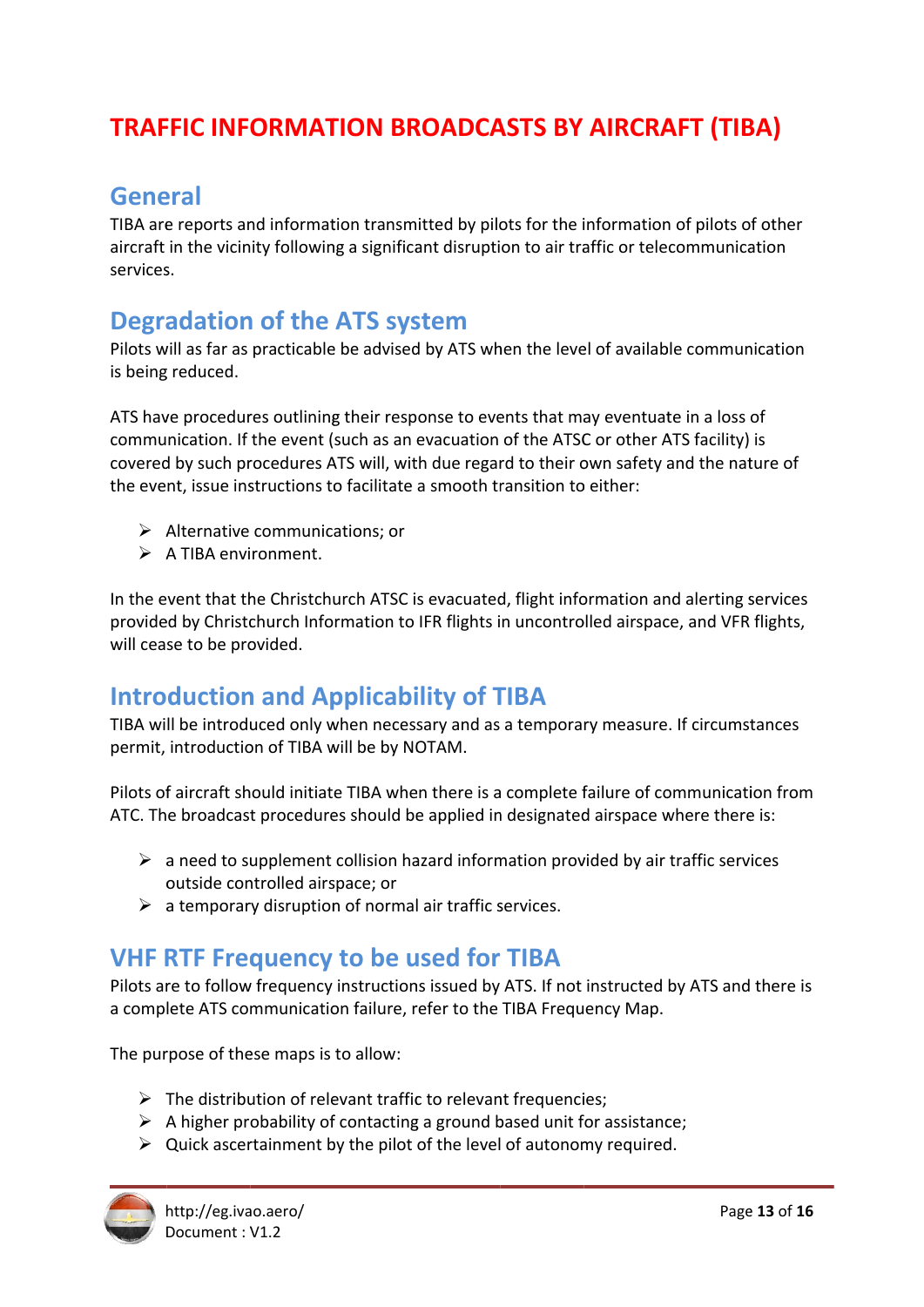# **TIBA Listening Watch**

A listening watch should be maintained on the TIBA frequency 10 minutes before entering TIBA airspace until leaving that airspace. For an aircraft taking off from an aerodrome TIBA airspace until leaving that airspace. For an aircraft taking off from an aerodrome<br>located within the lateral limits of TIBA airspace, listening watch should start as soon as appropriate prior to or after take-off.

# **Timing of TIBA**

A broadcast should be made:

- ▶ 10 minutes before entering TIBA airspace or, for a pilot taking off from an aerodrome after take-off; located within the lateral limits of TIBA airspace, as soon as appropriate prior to or
- $\geq 10$  minutes prior to, and crossing any reporting point;
- $\triangleright$  at 10 minute intervals between reporting points;
- > 10 minutes prior to crossing or joining an ATS route;
- > where possible 2 to 5 minutes before a change in flight level or altitude;
- $\triangleright$  at the time of a change in flight level or altitude;
- $\triangleright$  when reaching new flight level or altitude; and
- $\triangleright$  at any other time considered necessary by the pilot.

## **Content of TIBA**

The information to be broadcast in a TIBA is detailed in table (see below)

## **Acknowledgement of TIBA**

The broadcasts should not be acknowledged unless a potential collision risk is perceived.

# **Changes of Cruising Level Under TIBA**

Cruising level changes should not be made within the designated airspace, unless considered necessary by pilots to avoid traffic conflicts, for weather avoidance, or for other valid operational reasons.

When cruising level changes are unavoidable, display all available aircraft lighting that would improve the visual detection of the aircraft while changing levels.

# **Collision Avoidance Under TIBA**

If, on receipt of a traffic information broadcast from another aircraft, a pilot decides that immediate action is necessary to avoid an imminent collision risk to his aircraft, and this cannot be achieved in accordance with

the standard right-of-way provisions, the pilot should:

> unless an alternative maneuver appears more appropriate, immediately descend 300ft if above FL290, or 500ft if at or below FL290;

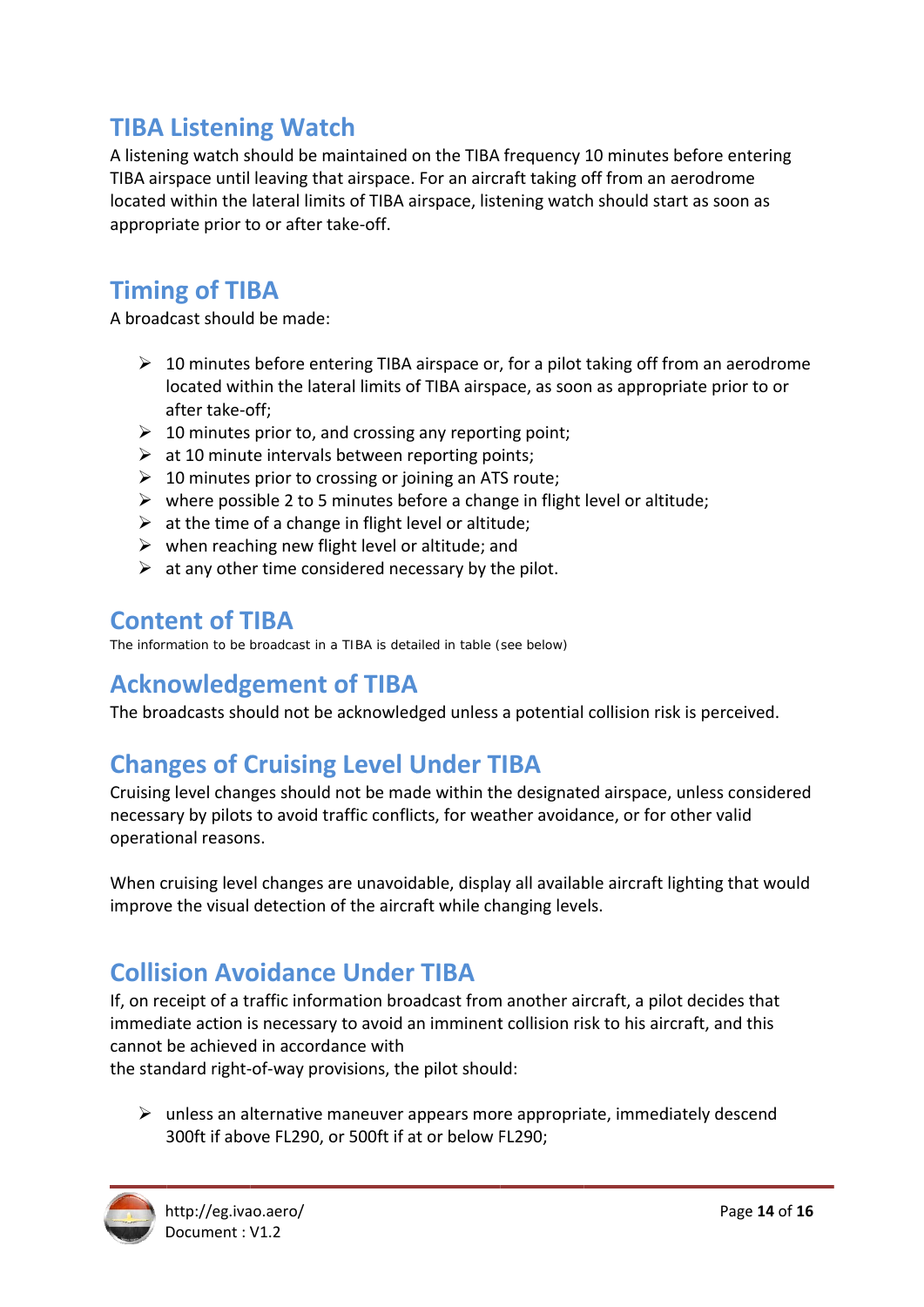- $\triangleright$  display all available aircraft lighting that would improve the visual detection of the aircraft;
- $\triangleright$  as soon as possible, reply to the broadcast notifying action being taken on the appropriate TIBA frequency; and
- $\triangleright$  as soon as practicable, resume normal flight level/altitude, notifying the action on the appropriate TIBA frequency.
- $\triangleright$  Response to a system-initiated ACAS Resolution Advisory has precedence over the above instructions.

## **Normal Position Reporting Procedures Under TIBA**

Normal position reporting procedures should be continued at all times, regardless of any action taken to initiate or acknowledge a TIBA.

## **Table Information required in TIBA**

| <b>Content</b>                                | <b>Example</b>               |  |  |
|-----------------------------------------------|------------------------------|--|--|
| <b>Normal broadcast</b>                       |                              |  |  |
| <b>ALL STATIONS</b>                           | <b>ALL STATIONS</b>          |  |  |
| (necessary to identify a traffic information  |                              |  |  |
| broadcast)                                    |                              |  |  |
| (callsign)                                    | FLIGHT 965                   |  |  |
| <b>FLIGHT LEVEL (number)</b>                  | <b>FLIGHT LEVEL 320</b>      |  |  |
|                                               |                              |  |  |
| (or CLIMBING* TO FLIGHT                       |                              |  |  |
| LEVEL/ALTITUDE (number))                      |                              |  |  |
| (direction)                                   | SOUTHBOUND                   |  |  |
| (ATS route)                                   | DIRECT AA TO CH VIA NP NS YW |  |  |
| (or DIRECT FROM (position) TO (position))     |                              |  |  |
| POSITION (position**) AT (time)               | POSITION NP AT 1431          |  |  |
| <b>ESTIMATING</b>                             | <b>ESTIMATING NS AT 1452</b> |  |  |
| (next reporting point, or the point of        |                              |  |  |
| crossing or joining a designated ATS route)   |                              |  |  |
| AT (time)                                     |                              |  |  |
| (callsign)                                    | FLIGHT 965                   |  |  |
| <b>FLIGHT LEVEL/ALTITUDE (number)</b>         | <b>FLIGHT LEVEL 320</b>      |  |  |
| (direction)                                   | SOUTHBOUND                   |  |  |
| * This applies to an aircraft taking off from |                              |  |  |
| an aerodrome located within the lateral       |                              |  |  |
| limits of the designated airspace.            |                              |  |  |
| ** For broadcasts made when the aircraft is   |                              |  |  |
| not near an ATS significant point, the        |                              |  |  |
| position should be given as accurately as     |                              |  |  |
| possible and in any case to the nearest 30    |                              |  |  |
| minutes of latitude and longitude.            |                              |  |  |